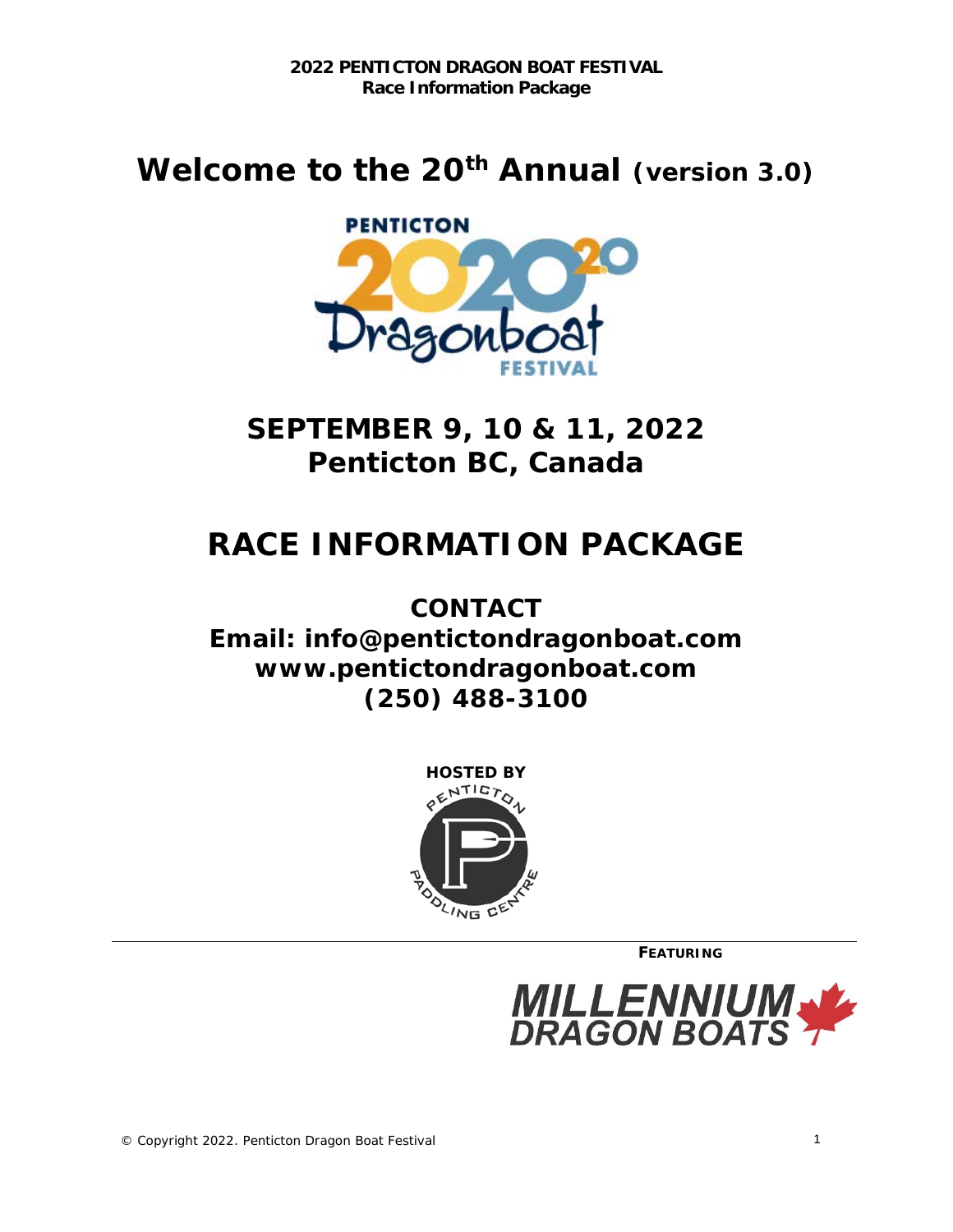## **2022 PENTICTON DRAGON BOAT FESTIVAL Race Information Package**

**Date:** September 9, 10 and 11, 2022

**Location:** Penticton Paddling Centre - Skaha Lake

**Race Course:** Approximately 500 metres

**Race Categories:** Mixed and Women's

**Boats:** Millennium dragon boats

**Specialty Race:** Dale Charles Memorial Breast Cancer Challenge. This race will happen as long as there is two or more BCS teams entered!

#### **Race Fees & Deadlines**

*Early Bird Deadlines & Fees:* 

- Early Bird Deadline: Sunday, July 31, 2022
- Early Bird Fees: \$1300.00 + gst **\$1365.00**

*Regular Deadlines & Fees:* 

• Regular Deadline: Friday, August 19, 2022 Regular Fees: \$1450.00 + gst **\$1522.50**

*\*Junior Teams:* Half price

**\*Festival Cancellation/Refund Policy**  There will be 15% administrative fee for all withdrawals. The final date to withdraw a team from the festival is **August 22, 2022**. There will be no refunds of any type after this date, including if the festival is cancelled due to safety reasons and/or weather conditions. *If the event is cancelled by order of a PHO related to Covid, all registrations will be fully refunded.*

## **REGISTRATION INSTRUCTIONS:**

**Step 1: Register online at [www.pentictondragonboat.com/events/](http://www.pentictondragonboat.com/events/)**

This step cannot be omitted – mailing form and a cheque does not get your team registered!

### **Step 2: Make your payment – either by e-transfer or by cheque**

- **E-Transfer** to [info@pentictondragonboat.com.](mailto:info@pentictondragonboat.com) Please include your team name in the message field.
- **OR Mail cheque payable to "Penticton Dragon Boat Festival Society" to:** Penticton Dragon Boat Festival c/o 860 Argyle Street Penticton, BC, Canada, V2A 5N7

## **Step 3: Mail your COMPLETE race documents by August 31, 2022:**

- Completed "*Team Bio"* form
- Individually signed "*Adult Group Waiver / Team Roster"* form.
- Junior Group Acknowledgement of Risk and Roster forms (for paddlers under 19 years of age)
- All forms must be mailed. **WE WILL NOT ACCEPT FAXED OR SCANNED COPIES.** *Mail to Penticton Dragon Boat Festival, 860 Argyle Street, Penticton, BC V2A 5N7.*
- We appreciate receiving your documents if possible, but we understand that some teams may not be able to make the roster deadline of August 31. Finalized rosters or any additions and deletions can also be submitted to Registration on Friday, September 9th. *You may NOT race unless we have your signed roster/waiver.*

#### **Please ensure all forms are complete and that all fields are typed and/or signed. Team Managers MUST provide a contact email address. All forms must be sent to Penticton Dragon Boat Festival.**

**\*Privacy Statement:** All personal information given by participants will only be used for administration and regular communication with respect to the festival and related programs and events. Your information will not be sold or given to anyone else with commercial intentions or otherwise.